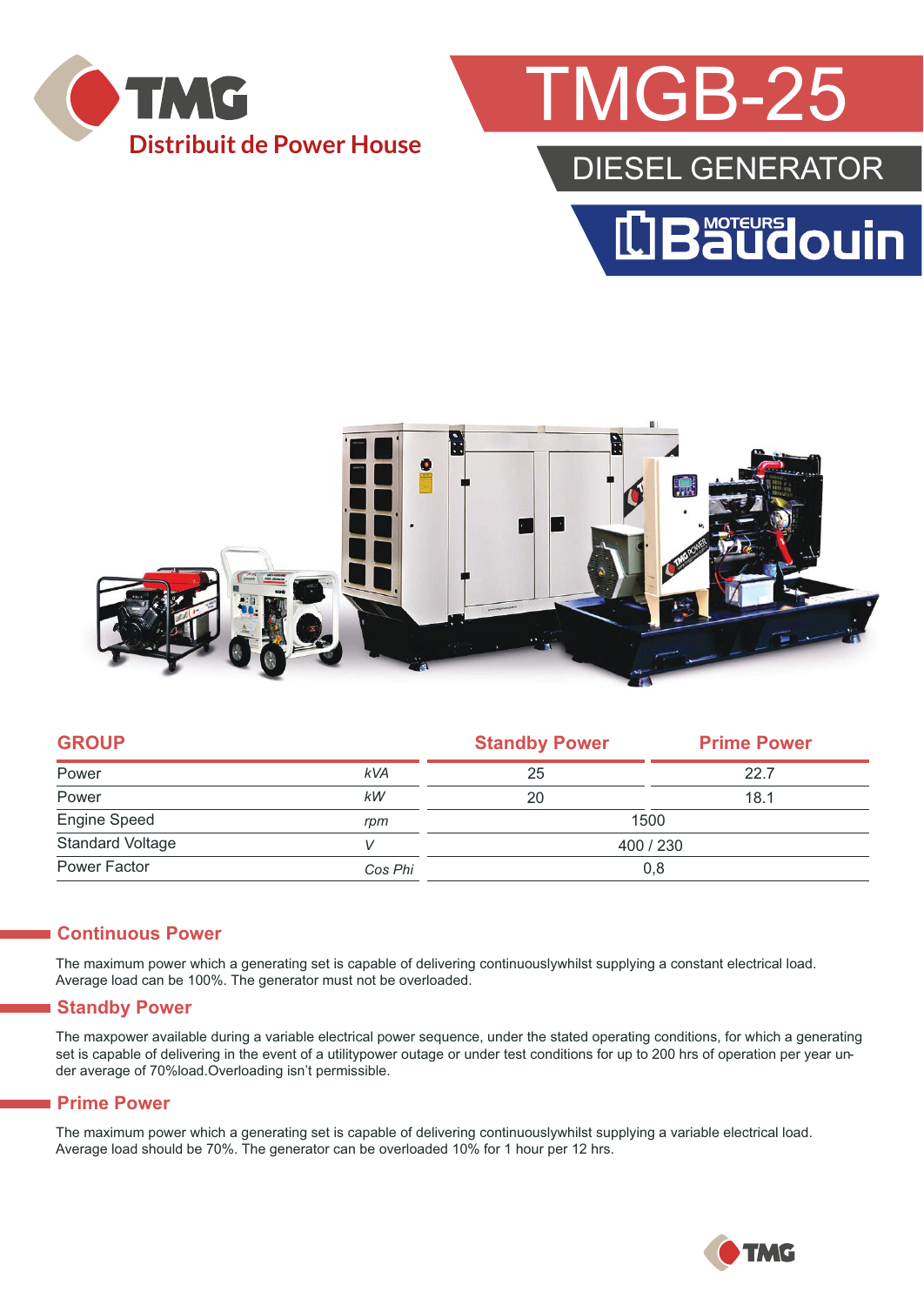## **TMG Distribuit de Power House**

# TMGB-25

### **Engine Properties**

| <b>Brand</b>                      |       | <b>BAUDOUIN</b>           |  |
|-----------------------------------|-------|---------------------------|--|
| <b>Model</b>                      |       | 4M06G25/5                 |  |
| <b>Standby</b>                    | kW    | 25                        |  |
| <b>Prime</b>                      | kW    | 23                        |  |
| <b>Cylinder Displacement</b>      | It.   | 2.3                       |  |
| <b>Number of Cylinders / Type</b> |       | 4 / In line               |  |
| <b>Bore x Stroke</b>              | mmxmm | 89x92                     |  |
| <b>Compression Ratio</b>          |       | 17.5:1                    |  |
| <b>Governor Type</b>              |       | Electronic                |  |
| <b>Idle Speed</b>                 | rpm   | 1500                      |  |
| <b>Aspiration</b>                 |       | <b>Natural Aspiration</b> |  |
| <b>Injection Type</b>             |       | Direct Injection          |  |
| <b>Cooling System</b>             |       | Liquid Cooled             |  |
| <b>Fuel Consumption%100</b>       | lt/h  | 6.1                       |  |
| <b>Fuel Consumption%75</b>        | lt/h  | 4.5                       |  |
| <b>Fuel Consumption%50</b>        | It/h  | 3.2                       |  |
| <b>Oil Capacity</b>               | It.   | 11.5                      |  |
| <b>Cooling Liquid Capacity</b>    | It.   | 16                        |  |
| <b>Voltage</b>                    | V     | 12                        |  |
| <b>Battery Capacity</b>           | Α     | 72                        |  |

#### **Alternator Properties**

| <b>Output Voltage</b>               | V     | 230/400     |  |
|-------------------------------------|-------|-------------|--|
| <b>Frequency</b>                    | НZ    | 50          |  |
| <b>Automatic Voltage Regulation</b> | $±\%$ | 0,5         |  |
| Phase                               |       | 3           |  |
| Pole                                |       | 4           |  |
| Overload                            |       | 1 Hour %110 |  |
| <b>Voltage Regulation</b>           |       | ±%1         |  |
| <b>Power Factor</b>                 | Cosa  | 0,8         |  |
| <b>Warning System</b>               |       | Self Alert  |  |
| <b>AVR Model</b>                    |       | SX460       |  |
| <b>Total Harmonic Losing</b>        |       | ≤%3         |  |
| <b>Connecting Type</b>              | Star  |             |  |
| <b>Protection Class</b>             |       | IP 23       |  |
| <b>Isolation Class</b>              |       | н           |  |

#### **Diemensions**







| L x W x H                 | mт | 2000x950x1260 | L x W x H                 | mm  | 1700x950xTBA |
|---------------------------|----|---------------|---------------------------|-----|--------------|
| Weight                    | Кa | ТВА           | Weight                    | Кg  | TBA          |
| <b>Fuel Tank Capacity</b> |    | 85            | <b>Fuel Tank Capacity</b> | It. | 85           |

#### **Standard Specification**

Some standard equipments that TMG POWER provides with generator sets;

- 50°C cooland radiator
- Flexible fuelpipes and oil drain valve
- Engine jacket heater
- 4 pole synchronous type self-excited brushless alternator
- Battery and wires
- Entegrated fuel tank
- User and maintenance manual
- Oil and antifreeze
- Datakom D-300 controller
- Battery charger
- Electrical circuit diagram